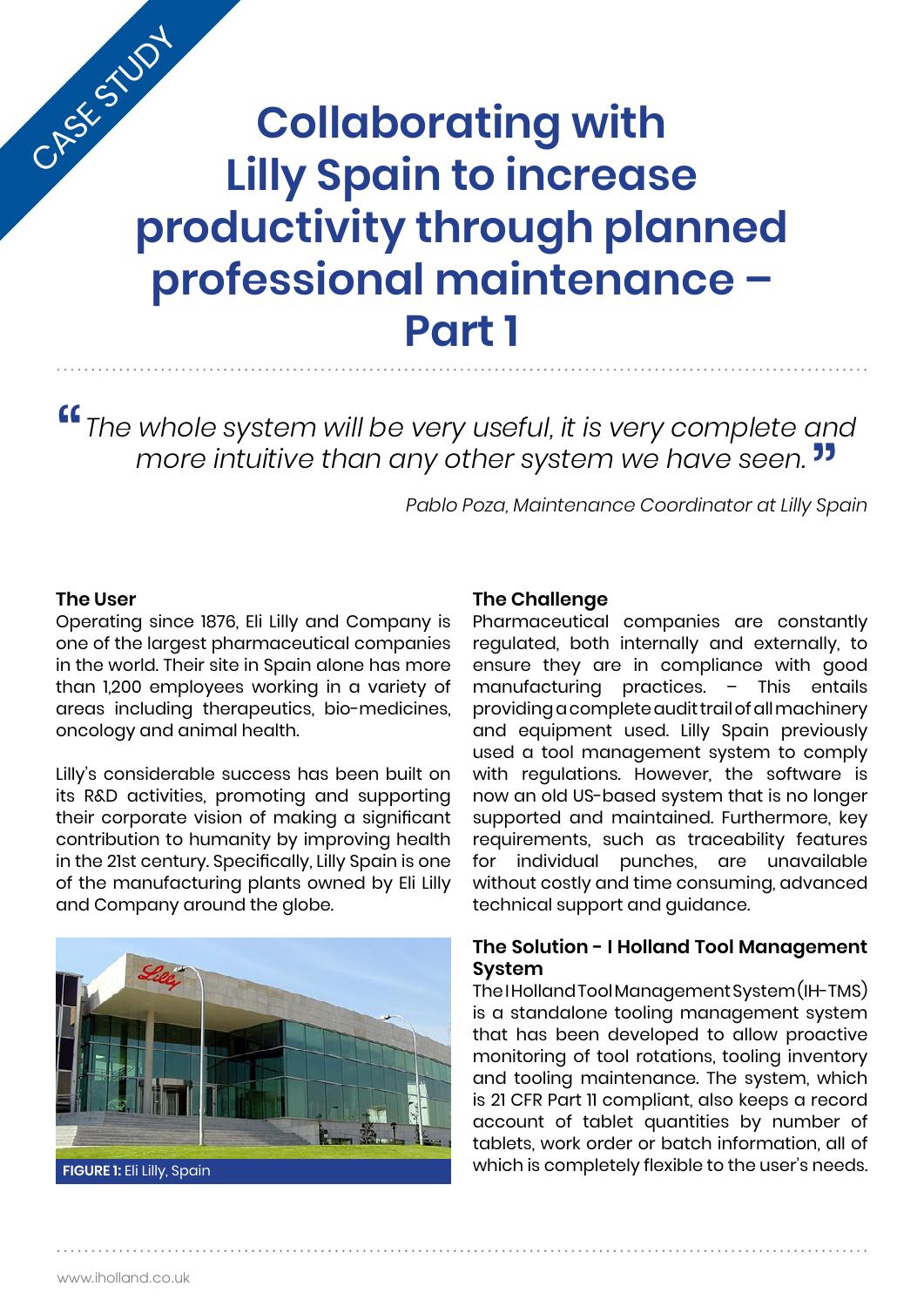## **Goals and the Decision Process**

#### **Monitor Tooling Life**

When choosing a new management system, Lilly Spain identified four main goals that the software should help it achieve. The first is the ability to monitor tooling life starting from when it receives the tooling set from the manufacturer until the time the set is disposed of and no longer in use. The benefit of this is to accurately predict when new tooling will need to be replaced and to not lose any time and/or money on tablet press downtime.

IH-TMS was chosen for its ability to record and report production problems associated with a specific set of tooling during its life cycle, which then allows the forecast of potential future issues in production. This feature is particularly helpful with problems such as localised wear or sticking issues to the punches and dies that may indicate the need for repair work, cleaning or replacement.

#### **Traceability**

The second goal centres on the traceability of individual punches and dies within a set. This includes which room and cabinet the tooling is stored in, what maintenance actions have been carried out on them throughout their life and what machines the tools have been used in.

IH-TMS also includes the capability to store tooling and tablet drawings and take pictures of detected tooling problems (such as knocks, corrosion, burrs, etc.) which means that Lilly Spain can easily send the pictures to tooling experts, helping their trusted supplier give expert advice and find a solution. Additionally, ongoing monitoring provides the ability to constantly observe current actions and, therefore what can be done more efficiently to ensure longer tooling life. This could include changes to existing maintenance procedures and even predicting when new tooling needs to be ordered to decrease tablet press downtime.

## **Regulatory Compliance**

The third goal Lilly Spain looked at was the reporting abilities of the different management systems available in the market place. The aim was to properly understand and identify areas of potential improvement in the company's tablet production system. Specific reporting requirements include; audit reports, maintenance action reports and inventory and product reporting.

Not only can IH-TMS generate 9 different types of reports, another benefit that supports Lilly's regulatory compliance goals is that IH-TMS is fully 21 CFR Part 11 compliant. This means that once reporting has been issued, the documents cannot be altered, leaving no room for queries by auditors. Reports can also be saved locally to the computer and sent to higher management for review, without time consuming manual entry and the potential for error. Furthermore, the system supports free type commenting on issues the production engineer/user deems necessary, providing a full audit trail throughout the entire life of an individual tool.

#### **Ongoing Technical Support**

Lastly, Lilly Spain required a new software supplier that was able to produce the assistance and technical support its previous systems manufacturer could no longer provide. Therefore, a key consideration when buying a new management system was ongoing trust in the supplier and the confidence that guidance would be provided by I Holland staff whilst Lilly learnt to use the software. IH-TMS satisfied this goal with the use of modern 64 bit Windows 10 technology that will be supported for years to come.